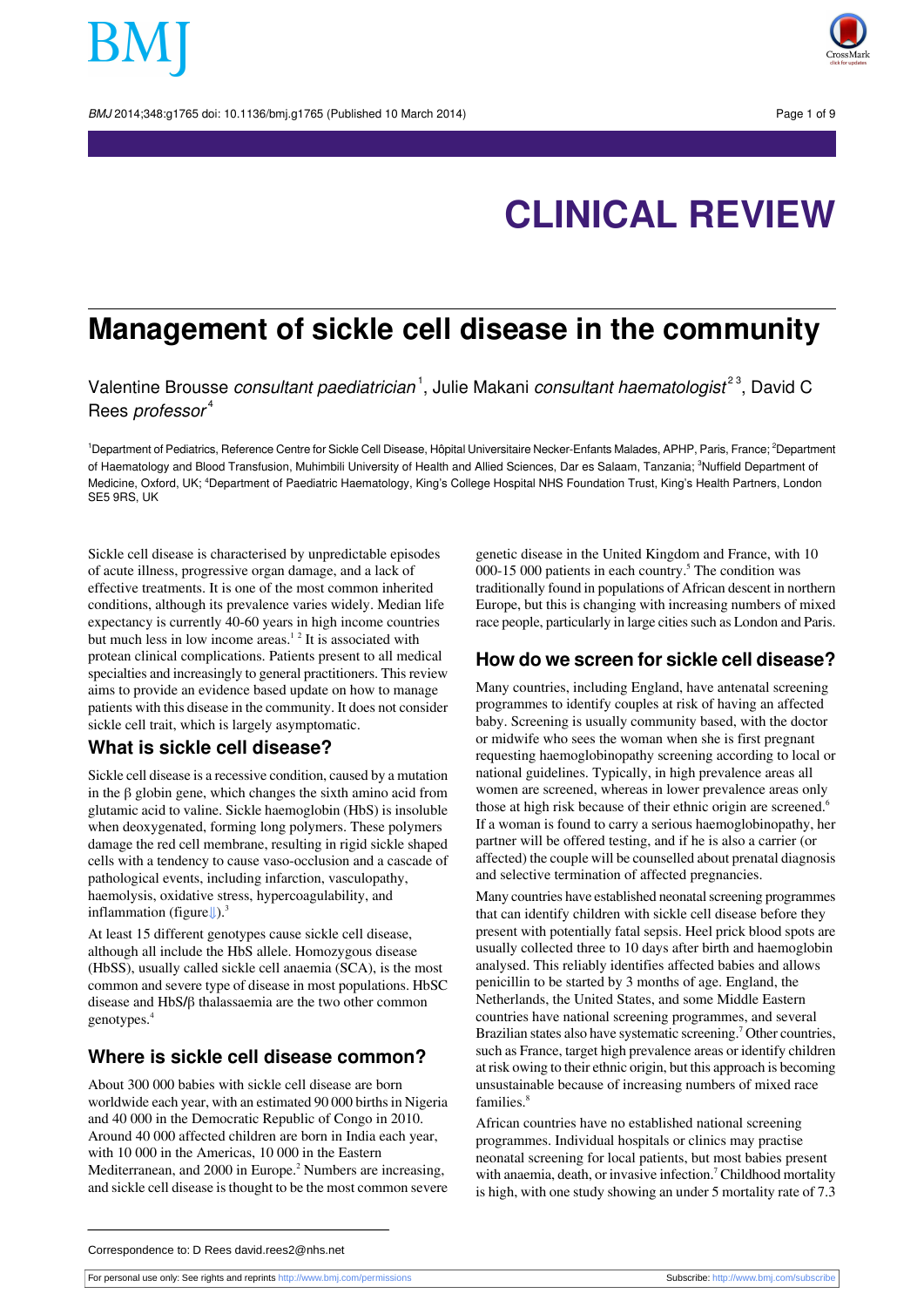#### **Summary points**

All children with sickle cell disease should take penicillin twice a day until 5 years of age at least

Acute neurological symptoms in children and adults with sickle cell disease necessitate urgent referral to hospital

All patients should receive annual vaccination against influenza and other appropriate vaccinations where available

Patients living in most parts of Africa should use insecticide treated bed nets and take malarial prophylaxis

Children with severe types of sickle cell disease (HbSS and HbS/β $^{\rm o}$  thalassaemia) should be offered primary stroke prevention with annual transcranial Doppler scans and blood transfusion when resources allow this

Children and adults should be offered treatment with hydroxyurea if they have two or more episodes of severe acute pain in a year, or acute chest syndrome

Children, families, and adults should be offered education about sickle cell disease and managing its complications

#### **Sources and selection criteria**

We searched Medline, the Cochrane Database, and ClinicalTrials.gov using the term "sickle" together with certain complications including pain, infection, enuresis, renal failure, spleen, acute chest syndrome, leg ulcers, and stroke. Preference was given to randomised clinical<br>trials, and when these were unavailable large case series were sought. We prioriti

per 100 patient years (95% confidence interval 4.8 to 11).<sup>9</sup> However the disease is clinically variable and some patients may present in adulthood, diagnosed on incidental blood testing.

## **How do patients with sickle cell disease present?**

The first symptom in infants is typically dactylitis, or hand-foot syndrome—painful swelling of the hands or feet as a result of vaso-occlusion. This affects 30% of patients in the first year of life and usually resolves in a few days.<sup>10</sup> Treatment with simple analgesia is often sufficient, although severe episodes may require admission to hospital for opiates, particularly if this is the first presentation or the diagnosis is uncertain. Dactylitis is uncommon after 2 years of age. $10$ 

Invasive infection with encapsulated bacteria can be a presenting feature, related to functional hyposplenism, which is seen in 90% of 5 year olds with HbSS disease.<sup>11</sup> The relative risk of *Streptococcus pneumoniae* infection in young children with this disease compared with normal controls is  $300-600$ ,<sup>12</sup> with a mortality rate of 15%.<sup>10</sup> The relative risk of invasive infection with *Haemophilus influenzae* is 20-100, with a mortality rate of about 20%. Two randomised controlled trials found that penicillin prophylaxis significantly reduces morbidity and mortality associated with pneumococcal infection in children under 5,<sup>13 14</sup> with oral prophylaxis reducing pneumococcal septicaemia by  $84\%$ .<sup>13</sup>

In the absence of neonatal screening, most cases of sickle cell disease present with symptoms in infancy or early childhood. However, patients with milder forms, such as HbSC disease, may be diagnosed as adults with acute pain, or on incidental blood testing, particularly during pregnancy.

### **What acute complications occur in sickle cell disease?**

Here we describe the common acute complications of sickle cell disease and offer advice for GPs on assessing and managing these problems in the community and when to refer. The feasibility of managing acute complications in the community varies geographically, depending on provision of community care and home circumstances. The box lists indications for urgent referral to hospital. In some high prevalence areas, such as London, community nurse specialists with specific knowledge of sickle cell disease can advise families on managing acute illness and may be able to make home visits.

#### **Pain**

Acute pain is the most common manifestation of the disease in all age groups. Pain is thought to be caused by vaso-occlusion, which results in ischaemic tissue damage and subsequent inflammation and pain. It can affect any part of the body, although the limbs and back are most commonly involved. The US Cooperative Study of Sickle Cell Disease (CSSCD) found an incidence of 0.8 episodes of acute pain per patient year in HbSS and 0.4 in HbSC disease. Pain was most common in 10-30 year olds, and high pain rates were associated with increased mortality after 20 years of age. Increased pain rates were associated with low levels of fetal haemoglobin (HbF) and high total haemoglobin levels.<sup>15</sup> Initial assessment should include an estimate of pain severity, looking for evidence of infection, severe dehydration, or other precipitating factors that would necessitate referral to hospital. General advice includes keeping warm; drinking plenty; and taking simple analgesia, such as paracetamol, ibuprofen, and weak opioids if pain is severe. There is no good evidence to support any particular form of analgesia, although many patients will prefer a certain drug or combination. Children are more likely to be managed at home, with parents acting as carers. A study of children with sickle cell disease in south London showed an admission rate of 41 per 100 patient yearsin 2009, compared with 111 per 100 patient years 30 years earlier.<sup>16</sup>

Most episodes of acute pain can be managed at home with simple analgesia. Severe pain usually lasts one to five days, with full recovery after one week, but this varies widely. Severe pain is usually managed in hospital with opiates, as recommended by National Institute for Health and Care Excellence guidelines.<sup>17</sup>

#### **Acute chest syndrome**

Acute chest syndrome is defined as a new pulmonary infiltrate on chest radiography in a patient with sickle cell disease, accompanied by symptoms such as chest pain, cough, dyspnoea, or tachypnoea. It occurs at all ages and has a peak incidence of 34 per 100 patient years at the age of 3 years.<sup>10</sup> The underlying lung disease involves a combination of infection, vaso-occlusion, endothelial dysfunction, and fat embolism in some cases.<sup>4</sup> A CSSCD study of 671 episodes identified infectious agents in 249 cases. The most common agents were chlamydia, mycoplasma, and respiratory syncytial virus; *S pneumoniae* was relatively uncommon, probably as a result of penicillin prophylaxis and vaccination.<sup>18</sup> Acute chest syndrome is serious because increasing hypoxia creates a vicious circle of increasing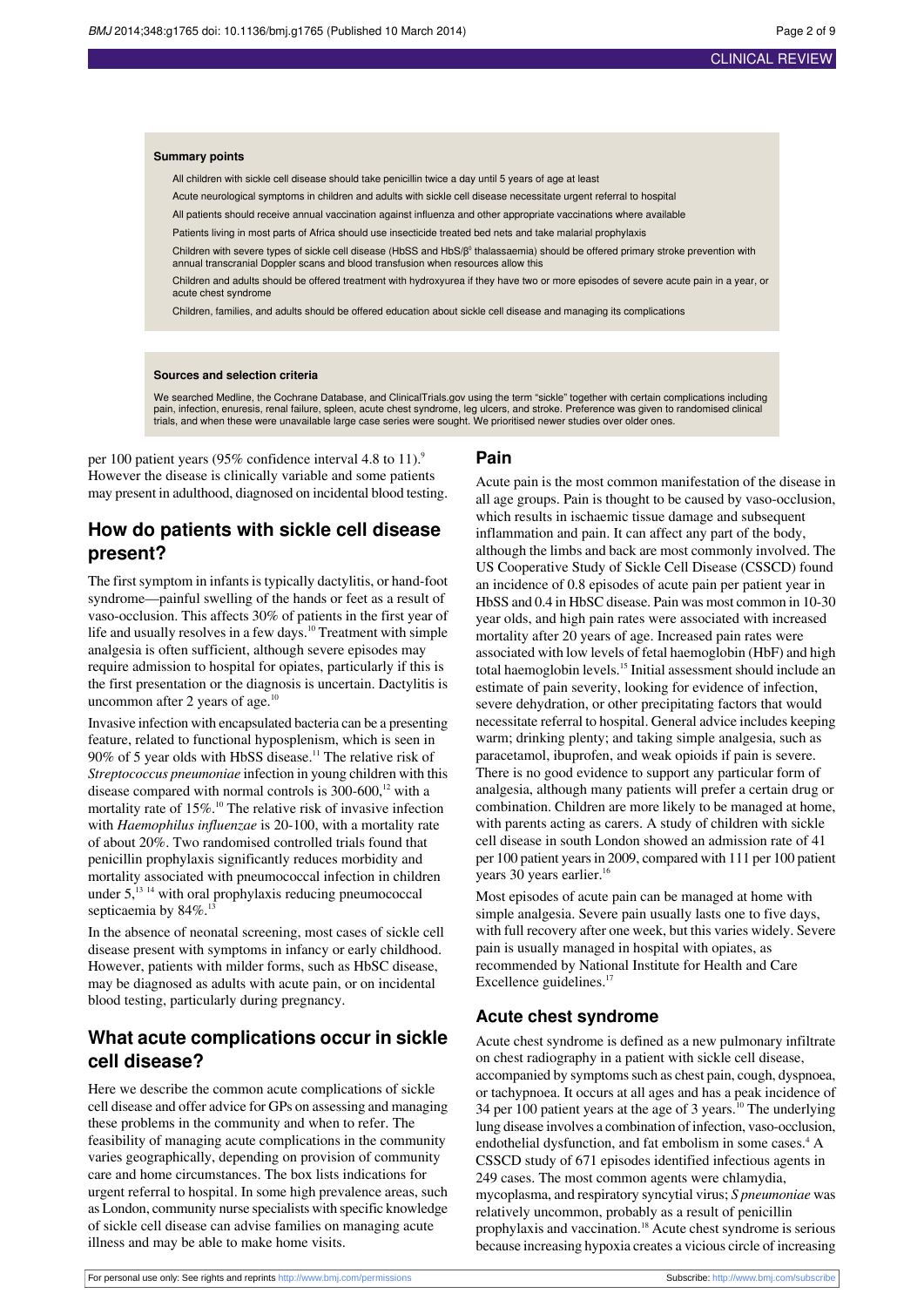#### **Indications for urgent referral to hospital in sickle cell disease**

Severe pain not controlled by simple analgesia or low dose opioids

- Dehydration caused by severe vomiting or diarrhoea
- Severe sepsis: temperature >38.5°C or >38°C if under 2 years old, temperature <36°C, or hypotension
- Symptoms or signs of acute chest syndrome including tachypnoea, oxygen saturation more than 5% below steady state, signs of lung consolidation
- New neurological symptoms or signs
- Symptoms or signs of acute fall in haemoglobin
- Acute enlargement of spleen or liver over 24 hours, particularly in young children
- Marked increase in jaundice
- Haematuria
- Fulminant priapism lasting more than two hours or worsening of recurrent episodes

vaso-occlusion and worsening hypoxia. Patients usually present to their GP with respiratory tract infections, and most improve with simple outpatient management. Refer patients to hospital if they have a high fever, clinical evidence of lung consolidation, widespread wheezing, signs of respiratory distress, or new hypoxaemia as assessed by pulse oximetry. Patients with coexisting asthma are particularly vulnerable.<sup>19</sup> In the CSSCD study, 13% required mechanical ventilation and 3% died. Hospital management of the syndrome is based on evidence from case series, and involves broad spectrum antibiotics, bronchodilators, ventilatory support, and blood transfusion in severe or deteriorating cases.<sup>18</sup>

#### **Neurological problems**

Worldwide, HbSS disease is probably the most common cause of stroke in children. In the absence of stroke prevention programmes, these patients have an incidence of infarctive stroke of 0.61 per 100 patient years, with a peak incidence of 1.02 per 100 patient years in children aged 2-5 years.<sup>20</sup> Infarctive stroke is caused by vasculopathy of the large arteries, typically the middle cerebral artery.<sup>21</sup> Stroke can present in many ways including hemiparesis, speech problems, seizures, or altered levels of consciousness. Acute management is largely based on expert opinion and involves urgent transfusion to correct anaemia and reduce the amount of HbS in the blood.<sup>21</sup> The incidence of intracranial haemorrhage is also increased, mainly in young adults.<sup>20</sup> Bleeding occurs from fragile new arteries, which grow in response to ischaemia, and from aneurysms, which result from progressive vasculopathy. Over the past decade, the incidence of stroke in high income countries has fallen owing to primary stroke prevention based on transcranial Doppler scanning to identify children at high risk and selective use of regular blood transfusions.<sup>22 23</sup> Silent cerebral infarcts are seen on magnetic resonance imaging in about 30% of children. Although these are not associated with overt neurological events, they are associated with seizures, cognitive impairment, and headaches.<sup>24</sup> Urgently refer any patient with sudden onset headaches, reduced levels of consciousness, limb or facial weakness, or acute cognitive impairment to hospital.

Around 30% of adults and children have neurocognitive and behavioural problems as a result of cerebrovascular disease and need multidisciplinary support, $24$  including neuropsychology, educational psychology, physiotherapy, occupational therapy, and social services.

#### **Anaemia**

Haemoglobin levels in HbSS disease are typically 70-80 g/L, and this chronic anaemia is well tolerated. Although any febrile illness or vaso-occlusive complication can worsen anaemia, the two main causes of an acute fall in haemoglobin of more than

20% below the baseline level are splenic sequestration and parvovirus B19 infection. Splenic sequestration is often triggered by sepsis and occurs when the spleen rapidly enlarges and traps red blood cells. It typically occurs in children under 5 years and is potentially fatal without urgent blood transfusion. If two or more episodes occur, splenectomy is often recommended, on the basis of case series that show a high rate of recurrence.<sup>25</sup> Parvovirus B19 infection causes slapped cheek syndrome and also infects erythroid cells, causing transient reticulocytopenia, which last about a week. Because sickled red cells have a shorter survival time than normal ones, reticulocytopenia can result in severe anaemia requiring blood transfusion, with recovery occurring after about seven days.<sup>26</sup> Increased anaemia can also be associated with folate and iron deficiency, and renal impairment, although this is usually of gradual onset.

Acutely anaemic patients may present to GPs with increased exertional dyspnoea or other cardiovascular symptoms, although anaemia is often part of a more apparent infective or vaso-occlusive picture. Examination should include assessment of pallor, jaundice, and hepatosplenomegaly. Urgently refer patients with cardiovascular signs or symptoms, or new enlargement of the liver or spleen, to hospital. Blood tests should include a full blood count, reticulocyte count, haematinics, and parvovirus B19 serology. Patients should be referred to or discussed with a specialist sickle cell disease team in the hospital if haemoglobin is more than 20 g/L below their known steady state.

#### **Infection**

Acute infection is one of the most common causes of admission to hospital in patients under 10 years. In a CSSCD study of 694 infants followed prospectively, bacteraemia had a peak incidence of 9.9 per 100 patient years in the first year of life and steadily declined with increasing age.<sup>10</sup> *S pneumoniae* is an important pathogen at all ages, and salmonella infections are particularly associated with osteomyelitis.<sup>27</sup> The spectrum of infections changes with age, and Gram negative bacterial and staphylococcal infections are more important in adults.

Suspect infection in the presence of a fever or localising symptom, as in any other patients. Particular concerns when assessing and treating sickle cell disease include increased risk of osteomyelitis and acute chest syndrome. Patients with clinical evidence suggesting either of these conditions should be urgently referred to hospital. Infections of the upper respiratory tract, urinary tract, ear, and skin can usually be managed in the community with oral antibiotics if necessary, unless features in the box are also present.

Many patients are already on regular penicillin prophylaxis; this should be changed to an alternative if antibiotic treatment is needed and subsequently restarted.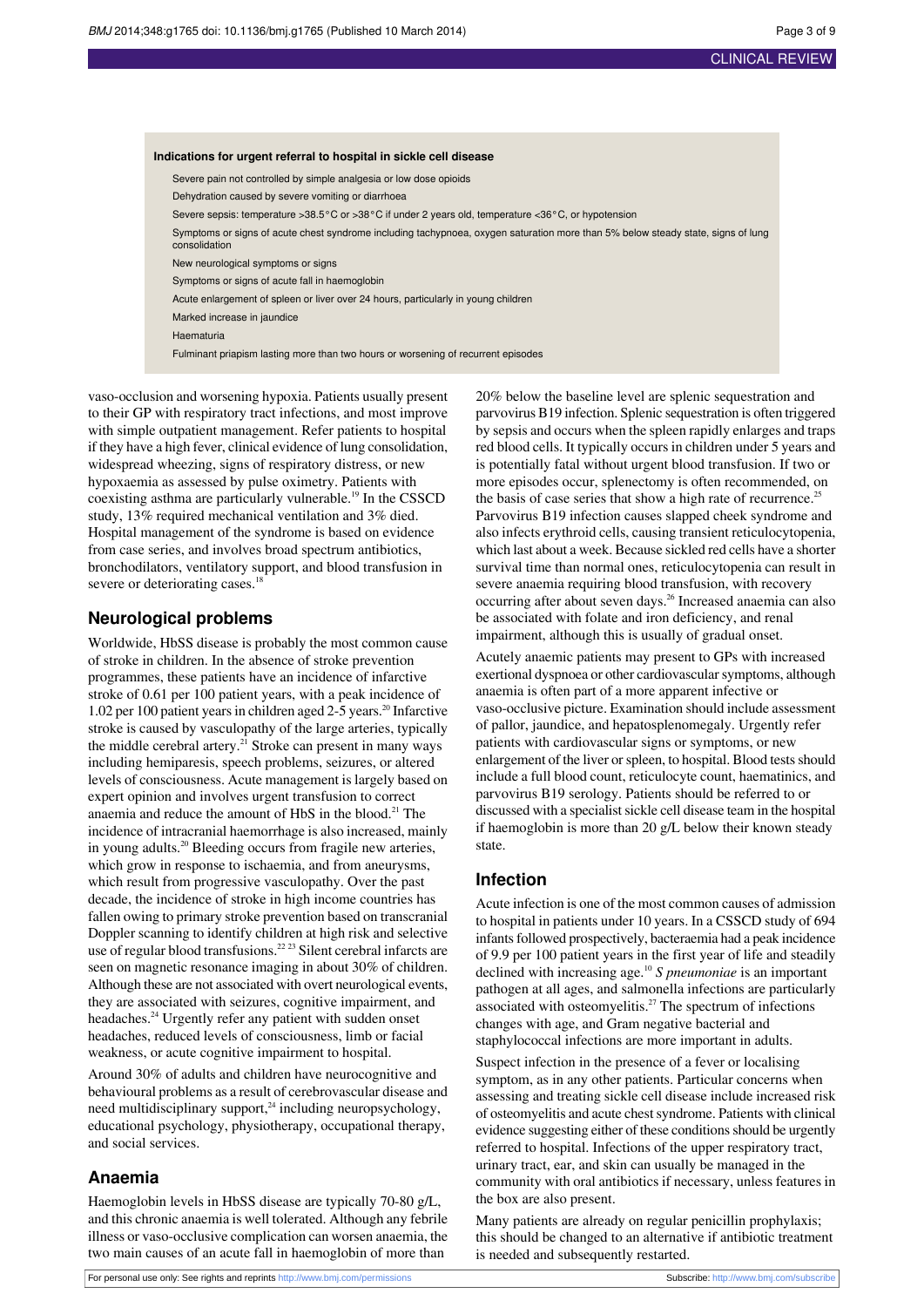Sickle cell disease can affect every organ in the body and a wide range of other acute problems can occur (table[⇓\)](#page-7-0).

## **What chronic complications are common in sickle cell disease and how are they managed in the community?**

Chronic complications increase with age and are becoming more common in high income countries as people live longer. Chronic complications are largely managed in the community, through a combination of families, GPs, community paediatrics, nurse specialists, and voluntary agencies. The most common chronic problem is pain, and management relies on physiotherapy and psychological support.<sup>28</sup> Pulmonary complications, including restrictive lung disease and pulmonary hypertension, are prevalent in older teenagers and adults. Pulmonary hypertension, confirmed on cardiac catheterisation, affects about 6% of adults and is associated with premature death.<sup>29</sup> Management includes regular blood transfusion, hydroxyurea, and drugs used in idiopathic pulmonary hypertension, such as endothelin receptor antagonists and prostaglandins. Community support including home oxygen is necessary with increasing disability.<sup>4</sup> Locomotor and neurological disabilities are increasingly recognised in older patients and again require multiagency community support.

Psychological problems are also common, as for many chronic diseases, and community support is important, particularly during the transition from paediatric to adult hospital care, when GPs offer continuity.<sup>30</sup>

#### **Nocturnal enuresis**

Glomerular hyperfiltration and reduced sensitivity to desmopressin are detectable at 13 months in children with HbSS disease.<sup>31</sup> This causes the production of large volumes of dilute urine and a high prevalence of nocturnal enuresis in older children with the disease. A survey of 213 children with HbSS disease in the US found that 42% of 6-8 year olds reported enuresis at least once a month, and 9% over 18 years still reported nocturnal enuresis as a problem.<sup>32</sup> There is no good evidence on how to manage this. Advice about not drinking at night and waking the child during the night to pass urine is sometimes helpful. Desmopressin has been used, and a small study of 10 patients reported a  $60\%$  response rate,<sup>33</sup> although benefit has not been confirmed in larger trials.

#### **Chronic pain**

Pain occurring daily for more than three months is unusual in children with sickle cell disease. However, estimates suggest that chronic pain may occur in  $5-10\%$  of adults,<sup>34</sup> although accurate figures are not available. Chronic pain can be related to tissue damage, such as leg ulcers, avascular necrosis of femoral or humeral heads, or chronic osteomyelitis, and specific treatment of these problems is important. It is increasingly recognised that some patients report severe pain with no obvious cause. Such pain hassome features of neuropathic pain and may be related to increased central sensitisation to painful stimuli. Neuropathic chronic pain is more difficult to manage but drugs such as gabapentin and psychological therapies may be helpful.<sup>28</sup> All types of chronic pain in sickle cell disease require multidisciplinary support, with the general approach being similar to other types of chronic pain<sup>35</sup>; community provision of psychology and physiotherapy are particularly important.

#### **Chronic renal disease**

Blood is exposed to hypoxic and acidic conditions in the renal medulla, and in sickle cell disease this promotes HbS polymerisation and vaso-occlusion, which causes ischaemic damage. In addition, glomerular hyperfiltration is present in these patients from infancy, although the glomerular filtration rate falls progressively with age, contributing to renal failure in older adults.<sup>36</sup> Renal dysfunction is apparent from an early age—microalbuminuria is common in childhood and 20% of adults develop nephrotic range proteinuria. Chronic renal failure develops in  $30\%$  of adults.<sup>36</sup> A study of US mortality statistics from 1999 to 2009 showed that chronic renal failure caused 7% of deaths, making it the third most common cause of death in sickle cell disease.<sup>1</sup> Six year survival was  $70\%$  in 106 adults with sickle cell disease undergoing renal transplantation in the US between 2000 and 2011, significantly higher than survival on dialysis.<sup>37</sup> Patients are monitored for microalbuminuria yearly and usually treated with a combination of hydroxyurea and an angiotensin converting enzyme inhibitor when this approaches the nephrotic range. Case series suggest that these drugs reduce protein loss, although it is unclear if this approach reduces the number of patients who develop renal failure.<sup>38</sup>

### **Chronic leg ulcers**

Chronic leg ulcers, typically just above the ankle, affect about 10% of adults with the disease in the US, but 50-75% in Jamaica, and are much less common in children. This difference may reflect the incidence of minor leg trauma. Leg ulcers are often painful. No treatments have a strong evidence base, but small studies suggest that many heal within six months with regular dressings and compression bandages. Other treatments that may accelerate healing include blood transfusion, skin grafting, hyperbaric oxygen, zinc supplements, arginine butyrate, and topical growth factors.<sup>39</sup> All these approaches seem promising in case reports or small series, but none has been validated in larger studies.

### **Proliferative retinopathy**

Proliferative retinopathy (stages III-V) occurs in about 20% adults with HbSS disease and 50% of those with HbSC disease.<sup>40</sup> This can be progressive and lead to vitreous haemorrhage and retinal detachment, although visual loss affects less than 1% patients. Laser treatment may be beneficial for progressive retinopathy, but it is unclear whether routine retinal examination is beneficial. Warn patients about the importance of visual symptoms and refer urgently to ophthalmology if these occur.<sup>41</sup>

## **How can complications be prevented? Prevention of infections**

Penicillin prophylaxis is central to the management of children with the disease. In some countries this is continued throughout life, whereas in others it stops at age 5 years. Routine childhood vaccinations include protection against *H influenza* type B and conjugated vaccines against *S pneumonia* in most high income countries. Children should also receive unconjugated pneumococcal vaccine from 2 years of age, repeated every three to five years, and immunisation against meningococcus, influenza, and hepatitis B.<sup>42</sup>

### **Prevention of acute vaso-occlusive complications**

Many patients report exposure to cold or dehydration as precipitants of acute pain. Studies in tropical countries suggest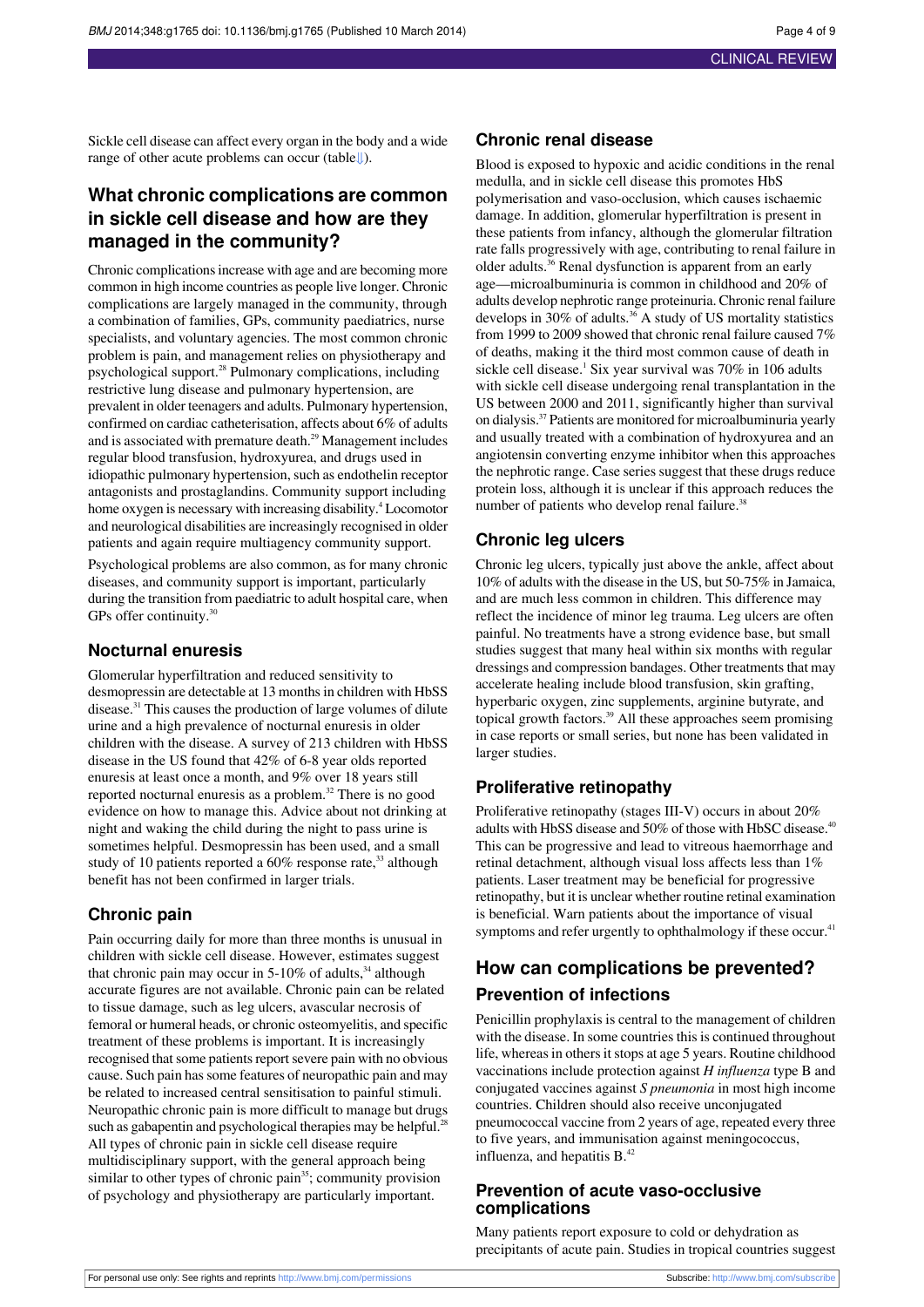increased frequency of acute pain during the rainy season, whereas in the northern hemisphere windy weather is associated with increased hospital admissions.<sup>43</sup> Advise patients to dress appropriately for the weather and ensure adequate hydration. It is important for children and adults to be physically active, although sports involving prolonged exertion or exposure to cold may provoke vaso-occlusion. Advise patients not to ski as anecdotally this can precipitate acute complications, because of cold temperatures and low oxygen levels at high altitude. Flying on commercial airlines is well tolerated and does not usually require prophylactic blood transfusions or supplemental oxygen, unless the patient has pre-existing hypoxia or cardiopulmonary problems. Patients should not fly if they have acute pain or other acute illness.

Hydroxyurea is the only drug that reduces the frequency of acute vaso-occlusive complications. In a double blind randomised controlled trial, 152 adult patients with HbSS disease were given hydroxyurea and 147 assigned placebo. Hydroxyurea was associated with a significant reduction in episodes of acute pain (median 2.5 *v* 4.5 episodes/year; P<0.001), acute chest syndrome, and blood transfusion.<sup>44</sup> Subsequent trials showed similar reductions in pain frequency in children, but provided no evidence that hydroxyurea protects against organ damage, despite observational studies suggesting reduced mortality.<sup>45</sup> In Europe, hydroxyurea is usually started if more than two episodes of acute pain occur each year, or after a severe episode of acute chest syndrome. Use is limited, partly because of theoretical concerns about the side effects of a cytotoxic drug and the potential increased risk of cancer and subfertility. These risks are unquantified, but seem to be small. In England, 15-30% of patients are currently taking hydroxyurea,<sup>4</sup> and it is often stated that it is underused. In the US, hydroxyurea is more widely prescribed for a wide range of indications, including hypoxia, severe anaemia, pulmonary hypertension, renal impairment, and cerebrovascular disease.<sup>46</sup>

### **Primary prevention of stroke in children**

Regular blood transfusion can reduce the risk of stroke by about 90% in children with abnormal intracranial blood flow identified by transcranial Doppler screening. In the Stroke Prevention in Sickle Cell Anemia trial, one infarction occurred in 63 children randomly assigned to transfusions compared with 10 infarctions in 67 children receiving standard care.<sup>22</sup> Adoption of this approach in high income countries hassignificantly reduced the incidence of stroke. In California, the first stroke rate in children with HbSS disease fell from 0.88/100 patient years in 1991-1998 (before screening was introduced) to 0.17 in 2000 (P<0.005 for trend), when primary stroke prevention was fully implemented.<sup>23</sup> Patients on regular blood transfusions require iron chelation, usually with the oral iron chelator deferasirox. Community and psychological support is often needed to maximise adherence to iron chelation, which is essential to avoid organ damage (particularly the liver) owing to iron overload.<sup>47</sup>

#### **Haematopoietic stem cell transplantation**

Haematopoietic stem cell transplantation is potentially curative but is currently used only in patients with a severe clinical course and a matched sibling donor. Its use is limited by the toxicity of the procedure and the availability of suitable donors, although protocols are being developed that may improve both these problems and make this approach more widely used.<sup>48</sup>

## **How should pregnant women with sickle cell disease be managed in the community?**

Women with sickle cell disease have near normal fertility. There has been concern that hormonal contraception might increase the risk of acute complications and venous thrombosis in women with sickle cell disease. Although no large studies have looked at this population specifically, a recent systematic review of eight non-randomised and cross sectional studies found no evidence that hormonal contraception was associated with an increased risk of complications in sickle cell disease, although there were no studies of venous thrombosis.<sup>49</sup> This review found that progestin-only and combined hormonal contraception were safe in women with sickle cell disease.

A large database study of 18 000 deliveries to women with sickle cell disease in the US showed that all complications were increased compared with controls. For example, the odds ratio was 2.5 (1.5 to 4.1) for deep vein thrombosis, 2.2 (1.8 to 2.6) for intrauterine growth retardation, and 6.8 (4.4 to 10.5) for sepsis.<sup>50</sup> Complications of sickle cell disease are also increased, with 50% of women developing episodes of acute pain.<sup>51</sup>

Women with sickle cell disease should receive preconceptual counselling about prenatal diagnosis and the risks associated with pregnancy; prenatal diagnosis should also be discussed when they are first seen during pregnancy. Hydroxyurea, which is potentially teratogenic, should ideally be stopped three months before becoming pregnant, and definitely when pregnancy is suspected or confirmed.<sup>52</sup> Pregnancy outcomes depend greatly on the facilities and expertise available. There is no established evidence base on managing pregnant women with sickle cell disease, although regular blood transfusions are typically used in those with a severe clinical course, such as those developing frequent episodes of pain, acute chest syndrome, or those with previous complicated pregnancies. Women should be referred to an obstetric team with experience of high risk pregnancies, and followed in a specialist sickle cell disease pregnancy clinic where available. $53$ 

## **What treatments are available in Africa?**

Studies in Africa in the late 1970s reported childhood survival of less than 2% in sickle cell disease.<sup>54</sup> With improvements in healthcare, this has increased to nearly 50%.<sup>9</sup> Specific clinics for children and adults with sickle cell disease are available in several African countries, often in partnership with specialist clinics in high income countries. Unfortunately, few countries have newborn screening programmes, and although penicillin and vaccinations are available in most health facilities, few children receive them. In malaria endemic areas it is recommended that patients use insecticide treated bed nets and are promptly treated for malaria.<sup>55</sup> Proguanil, pyrimethamine, or mefloquine may be used for chemoprophylaxis. Measures to prevent and treat other infections, particularly gastroenteritis, are particularly important in children with sickle cell disease, although there is little evidence to support any particular intervention.

As in Western countries, pain is managed with paracetamol, ibuprofen, and opioids, although opioids are not readily available in rural settings. Severe anaemia is common.<sup>9</sup> Although blood transfusion services have improved in many African countries, there are challenges with supply, transfusion transmissible infections such as hepatitis B and C, and blood selection to reduce red cell alloimmunisation. Transcranial Doppler scanning for the detection of children at risk of stroke is feasible in Africa,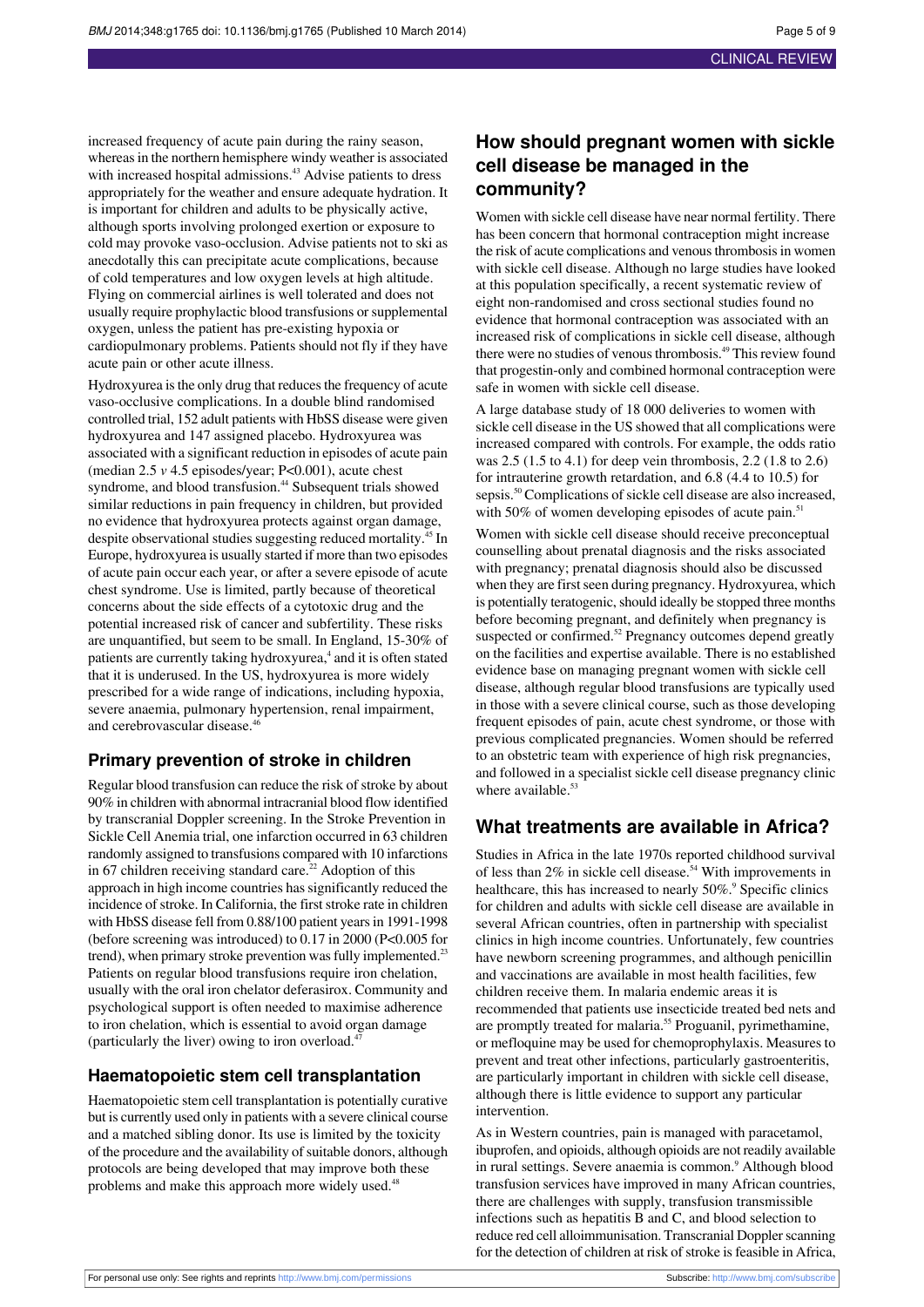but it is not part of routine care and is of limited value because regular blood transfusions are not widely available.<sup>56</sup> Hydroxyurea is being used in some African hospitals, with frequent pain and secondary stroke prevention being the usual indications. However, patients may have to pay for treatment and it is not used in areas where diagnostic facilities to monitor blood counts are unavailable because of the risk of hydroxyurea induced neutropenia. The focus of management of sickle cell disease in Africa is health education to allow early and accurate diagnosis; better management of pain; and the prevention and prompt treatment of bacterial infections, malaria, and severe anaemia.

Penny Ryba reviewed and commented on the article. Megan K Jones originally drew figure 1.

Contributors: All authors helped plan the article, wrote parts of it, and reviewed and edited the final version. DCR is guarantor.

Competing interests: We have read and understood the BMJ Group policy on declaration of interests and declare the following interests: VB received funding from Novartis for travel to meetings but does not act on behalf of any particular group or lobby. JM has no competing interests. DCR is a consultant for Eli Lilly for a trial of prasugrel in sickle cell disease and principal investigator for this study in the UK. He is also principal investigator for a study of Prevenar in sickle cell disease funded by Pfizer. He has received funding from Novartis for travel to meetings, and has an unrestricted educational grant for £2500. He is an expert witness in one or two medico legal cases a year but does not act on behalf of any particular group or lobby.

Provenance and peer review: Commissioned; externally peer reviewed.

- Hamideh D, Alvarez O. Sickle cell disease related mortality in the United States (1999-2009). Pediatr Blood Cancer 2013;60:1482-6.
- 2 Piel FB, Patil AP, Howes RE, Nyangiri OA, Gething PW, Dewi M, et al. Global epidemiology of sickle haemoglobin in neonates: a contemporary geostatistical model-based map and population estimates. Lancet 2013;381:142-51.
- 3 Hebbel RP. Reconstructing sickle cell disease: a data-based analysis of the "hyperhemolysis paradigm" for pulmonary hypertension from the perspective of evidence-based medicine. Am J Hematol 2011;86:123-54.
- Rees DC, Williams TN, Gladwin MT. Sickle-cell disease. Lancet 2010;376:2018-31. 5 Streetly A, Latinovic R, Henthorn J. Positive screening and carrier results for the England-wide universal newborn sickle cell screening programme by ethnicity and area
- for 2005-07. J Clin Pathol 2010;63:626-9. 6 Ryan K, Bain BJ, Worthington D, James J, Plews D, Mason A, et al. Significant
- haemoglobinopathies: guidelines for screening and diagnosis. Br J Haematol 2010;149:35-49.
- Bain BJ. Neonatal/newborn haemoglobinopathy screening in Europe and Africa. J Clin Pathol 2009;62:53-6. 8 Thuret I, Sarles J, Merono E, Suzineau E, Collomb J, Lena-Russo D, et al. Neonatal
- screening for sickle cell disease in France: evaluation of the selective process. J Clin Pathol 2010;63:548-51.
- 9 Makani J, Cox SE, Soka D, Komba AN, Oruo J, Mwamtemi H, et al. Mortality in sickle cell anemia in Africa: a prospective cohort study in Tanzania. PLoS One 2011;6:e14699.
- 10 Gill FM, Sleeper LA, Weiner SJ, Brown AK, Bellevue R, Grover R, et al. Clinical events in the first decade in a cohort of infants with sickle cell disease. Cooperative Study of Sickle Cell Disease. Blood 1995;86:776-83.
- 11 Brown AK, Sleeper LA, Miller ST, Pegelow CH, Gill FM, Waclawiw MA. Reference values and hematologic changes from birth to 5 years in patients with sickle cell diseas Cooperative Study of Sickle Cell Disease. Arch Pediatr Adolesc Med 1994;148:796-804.
- 12 Barrett-Connor E. Bacterial infection and sickle cell anemia. An analysis of 250 infections in 166 patients and a review of the literature. Medicine (Baltimore) 1971;50:97-112.
- 13 Gaston MH, Verter JI, Woods G, Pegelow C, Kelleher J, Presbury G, et al. Prophylaxis with oral penicillin in children with sickle cell anemia. A randomized trial. N Engl J Med 1986;314:1593-9.
- 14 John AB, Ramlal A, Jackson H, Maude GH, Sharma AW, Serjeant GR. Prevention of pneumococcal infection in children with homozygous sickle cell disease. BMJ 1984;288:1567-70.
- 15 Platt OS, Thorington BD, Brambilla DJ, Milner PF, Rosse WF, Vichinsky E, et al. Pain in sickle cell disease. Rates and risk factors. N Engl J Med 1991;325:11-6.
- 16 Day TG, Thein SL, Drasar E, Dick MC, Height SE, O'Driscoll S, et al. Changing pattern of hospital admissions of children with sickle cell disease over the last 50 years. J Pediatr Hematol Oncol 2011;33:491-5.
- 17 Gillis VL, Senthinathan A, Dzingina M, Chamberlain K, Banks E, Baker MR, et al. Management of an acute painful sickle cell episode in hospital: summary of NICE guidance. BMJ 2012;344:e4063.
- 18 Vichinsky EP, Neumayr LD, Earles AN, Williams R, Lennette ET, Dean D, et al. Causes and outcomes of the acute chest syndrome in sickle cell disease. National Acute Chest Syndrome Study Group. N Engl J Med 2000;342:1855-65.
- 19 Knight-Madden J, Greenough A. Acute pulmonary complications of sickle cell disease. Paediatr Respir Rev 2014;15:13-6.
- 20 Ohene-Frempong K, Weiner SJ, Sleeper LA, Miller ST, Embury S, Moohr JW, et al. Cerebrovascular accidents in sickle cell disease: rates and risk factors. Blood 1998;91:288-94.
- 21 Switzer JA, Hess DC, Nichols FT, Adams RJ. Pathophysiology and treatment of stroke in sickle-cell disease: present and future. Lancet Neurol 2006;5:501-12.
- 22 Adams RJ, McKie VC, Hsu L, Files B, Vichinsky E, Pegelow C, et al. Prevention of a first stroke by transfusions in children with sickle cell anemia and abnormal results on transcranial Doppler ultrasonography. N Engl J Med 1998;339:5-11.
- 23 Fullerton HJ, Adams RJ, Zhao S, Johnston SC. Declining stroke rates in Californian children with sickle cell disease. Blood 2004;104:336-9.
- 24 Debaun MR, Armstrong FD, McKinstry RC, Ware RE, Vichinsky E, Kirkham FJ. Silent cerebral infarcts: a review on a prevalent and progressive cause of neurological injury in sickle cell anemia. Blood 2012:119:4587-96
- 25 Brousse V, Elie C, Benkerrou M, Odievre MH, Lesprit E, Bernaudin F, et al. Acute splenic sequestration crisis in sickle cell disease: cohort study of 190 paediatric patients. Br J Haematol 2012;156:643-8.
- 26 Pattison JR, Jones SE, Hodgson J, Davis LR, White JM, Stroud CE, et al. Parvovirus infections and hypoplastic crisis in sickle-cell anaemia. Lancet 1981;1:664-5.
- 27 Williams TN, Uyoga S, Macharia A, Ndila C, McAuley CF, Opi DH, et al. Bacteraemia in Kenyan children with sickle-cell anaemia: a retrospective cohort and case-control study. Lancet 2009;374:1364-70.
- 28 Anie KA, Green J. Psychological therapies for sickle cell disease and pain. Cochrane Database Syst Rev 2012;2:CD001916.
- 29 Parent F, Bachir D, Inamo J, Lionnet F, Driss F, Loko G, et al. A hemodynamic study of pulmonary hypertension in sickle cell disease. N Engl J Med 2011;365:44-53.
- 30 De Montalembert M, Guitton C. Transition from paediatric to adult care for patie sickle cell disease. Br J Haematol 2014;164:630-5.
- 31 Ware RE, Rees RC, Sarnaik SA, Iyer RV, Alvarez OA, Casella JF, et al. Renal function in infants with sickle cell anemia: baseline data from the BABY HUG trial. J Pediatric 2010;156:66-70e1.
- 32 Field JJ, Austin PF, An P, Yan Y, DeBaun MR. Enuresis is a common and persistent problem among children and young adults with sickle cell anemia. Urology 2008;72:81-4.
- 33 Figueroa TE, Benaim E, Griggs ST, Hvizdala EV. Enuresis in sickle cell disease. J Urol 1995;153:1987-9.
- 34 Niscola P, Sorrentino F, Scaramucci L, de Fabritiis P, Cianciulli P. Pain syndromes in sickle cell disease: an update. Pain Med 2009;10:470-80.
- 35 Ballas SK, Gupta K, Adams-Graves P. Sickle cell pain: a critical reappraisal. Blood 2012;120:3647-56.
- 36 Scheinman JI. Sickle cell disease and the kidney. Nat Clin Pract Nephrol 2009;5:78-88.
- Huang E, Parke C, Mehrnia A, Kamgar M, Pham PT, Danovitch G, et al. Improved survival among sickle cell kidney transplant recipients in the recent era. Nephrol Dial Transplant 2013;28:1039-46.
- 38 Sasongko TH, Nagalla S, Ballas SK. Angiotensin-converting enzyme (ACE) inhibitors for proteinuria and microalbuminuria in people with sickle cell disease. Cochrane Database Syst Rev 2013;3:CD009191.
- 39 Minniti CP, Eckman J, Sebastiani P, Steinberg MH, Ballas SK. Leg ulcers in sickle cell disease. Am J Hematol 2010;85:831-3.
- 40 Leveziel N, Bastuji-Garin S, Lalloum F, Querques G, Benlian P, Binaghi M, et al. Clinical and laboratory factors associated with the severity of proliferative sickle cell retinopathy in patients with sickle cell hemoglobin C (SC) and homozygous sickle cell (SS) disease. Medicine (Baltimore) 2011;90:372-8.
- 41 Downes SM, Hambleton IR, Chuang EL, Lois N, Serjeant GR, Bird AC. Incidence and natural history of proliferative sickle cell retinopathy: observations from a cohort study. Ophthalmology 2005;112:1869-75.
- 42 De Montalembert M, Ferster A, Colombatti R, Rees DC, Gulbis B. ENERCA clinical recommendations for disease management and prevention of complications of sickle cell disease in children. Am J Hematol 2011;86:72-5.
- Jones S, Duncan ER, Thomas N, Walters J, Dick MC, Height SE, et al. Windy weather and low humidity are associated with an increased number of hospital admissions for acute pain and sickle cell disease in an urban environment with a maritime temperate climate. Br J Haematol 2005;131:530-3.
- 44 Charache S, Dover GJ, Moore RD, Eckert S, Ballas SK, Koshy M, et al. Hydroxyurea: effects on hemoglobin F production in patients with sickle cell anemia. Blood 1992;79:2555-65.
- Rees DC. The rationale for using hydroxycarbamide in the treatment of sickle cell disea Haematologica 2011;96:488-91.
- 46 Ware RE. How I use hydroxyurea to treat young patients with sickle cell anemia. Blood 2010;115:5300-11.
- Porter J, Garbowski M. Consequences and management of iron overload in sickle cell disease. Hematology Am Soc Hematol Educ Program 2013;2013:447-56.
- 48 Bhatia M, Walters MC. Hematopoietic cell transplantation for thalassemia and sickle cell disease: past, present and future. Bone Marrow Transplant 2008;41:109-17.
- 49 Haddad LB, Curtis KM, Legardy-Williams JK, Cwiak C, Jamieson DJ. Contraception for individuals with sickle cell disease: a systematic review of the literature. Contraception 2012;85:527-37.
- 50 Villers MS, Jamison MG, De Castro LM, James AH. Morbidity associated with sickle cell disease in pregnancy. Am J Obstet Gynecol 2008;199:125e1-5.
- 51 Smith JA, Espeland M, Bellevue R, Bonds D, Brown AK, Koshy M. Pregnancy in sickle cell disease: experience of the Cooperative Study of Sickle Cell Disease. Obstet Gynecol 1996;87:199-204.
- 52 Ballas SK, McCarthy WF, Guo N, DeCastro L, Bellevue R, Barton BA, et al. Exposure to hydroxyurea and pregnancy outcomes in patients with sickle cell anemia. J Natl Med Assoc 2009;101:1046-51.
- 53 Howard J, Oteng-Ntim E. The obstetric management of sickle cell disease. Best Pract Res Clin Obstet Gynaecol 2012;26:25-36.
- 54 Fleming AF, Storey J, Molineaux L, Iroko EA, Attai ED. Abnormal haemoglobins in the Sudan savanna of Nigeria. I. Prevalence of haemoglobins and relationships between sickle cell trait, malaria and survival. Ann Trop Med Parasitol 1979;73:161-72.
- 55 Makani J, Komba AN, Cox SE, Oruo J, Mwamtemi K, Kitundu J, et al. Malaria in patients with sickle cell anemia: burden, risk factors, and outcome at the outpatient clinic and during hospitalization. Blood 2010;115:215-20.
- 56 Makani J, Kirkham FJ, Komba A, Ajala-Agbo T, Otieno G, Fegan G, et al. Risk factors for high cerebral blood flow velocity and death in Kenyan children with sickle cell anaem role of haemoglobin oxygen saturation and febrile illness. Br J Haematol 2009;145:529-32.

CLINICAL REVIEW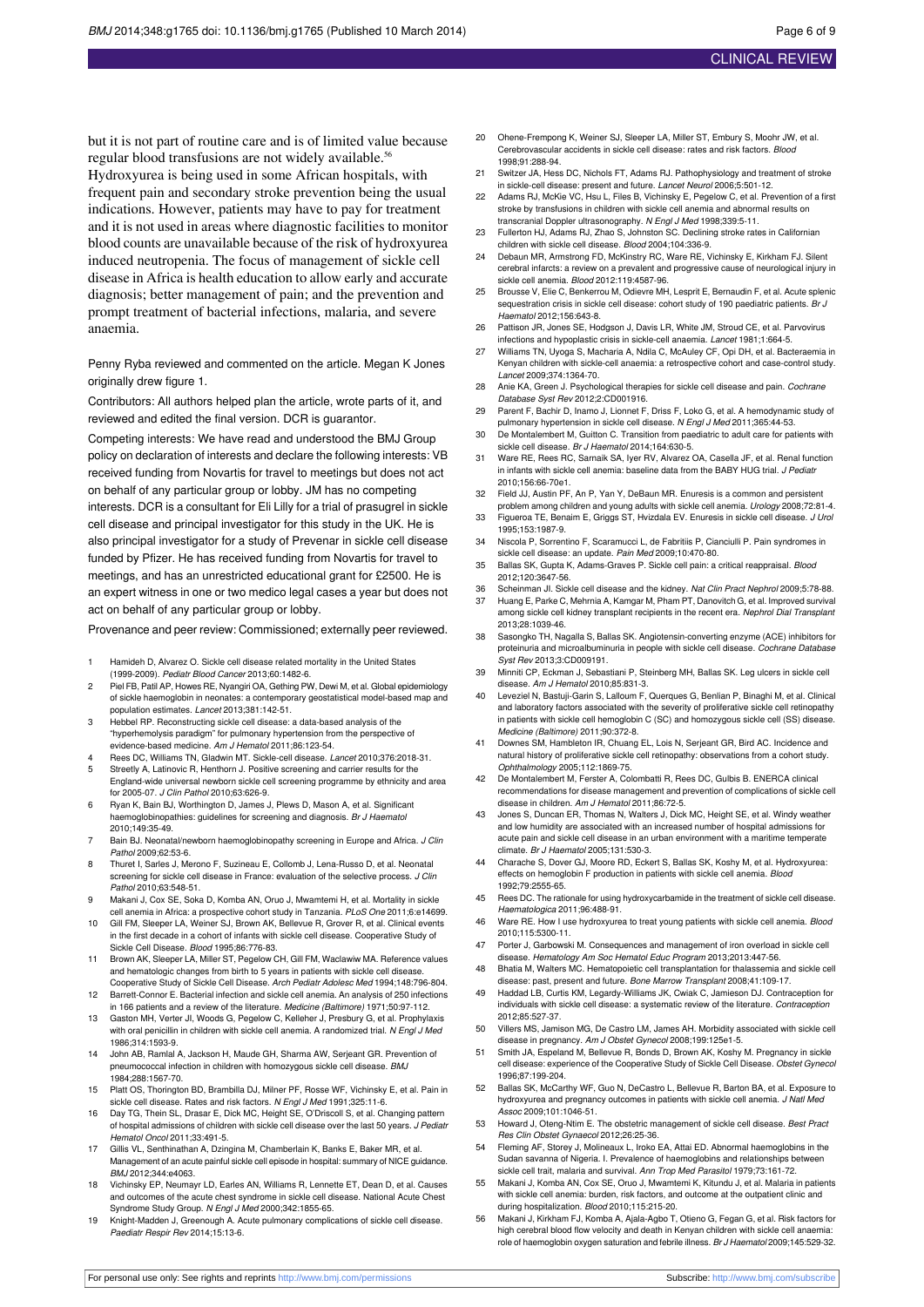#### CLINICAL REVIEW

#### **Tips for non-specialists**

Sickle cell disease is very variable, with some patients having severe symptoms every month and others being largely asymptomatic Encourage adherence to penicillin prophylaxis whenever possible, and facilitate this by providing appropriate access to repeat prescriptions Ensure that all patients receive recommended vaccines, including annual vaccination against influenza in many countries

Many episodes of uncomplicated acute pain can be managed at home with simple analgesia and community support

Ensure children and adults who were born overseas in high prevalence countries are offered haemoglobinopathy screening (full blood count, haemoglobin analysis)

#### **Additional educational resources**

#### Resources for healthcare professionals

National Heart, Lung and Blood Institute ([www.nhlbi.nih.gov/health/prof/blood/sickle/sc\\_mngt.pdf\)](http://www.nhlbi.nih.gov/health/prof/blood/sickle/sc_mngt.pdf)—American website with information on diagnosis and management of all aspects of sickle cell disease for high-income countries; free resource, no registration

NHS Sickle Cell and Thalassaemia Screening Programme [\(www.sct.screening.nhs.uk](http://www.sct.screening.nhs.uk/))—Information on antenatal and neonatal haemoglobinopathy screening in England, with guidelines and standards on diagnosis, clinical management, and patient information leaflets; free, no registration.

Global Sickle Cell Disease Network [\(www.globalsicklecelldisease.org](http://www.globalsicklecelldisease.org/))—Information on sickle cell centres and meetings across the world, with names of sickle cell disease specialists across the world; free, registration for full access

South Thames Sickle Cell and Thalassaemia Network ([www.ststn.co.uk\)](http://www.ststn.co.uk/)—Information on meetings, and access to guidelines covering diagnosis and management; free, no registration

#### Resources for patients

Sickle Cell Society [\(www.sicklecellsociety.org\)](http://www.sicklecellsociety.org/)—Website of UK Sickle Cell Society with news, information, and patient leaflets; free, no registration

NHS choices ([www.nhs.uk/conditions/Sickle-cell-anaemia/Pages/Introduction.aspx](http://www.nhs.uk/conditions/Sickle-cell-anaemia/Pages/Introduction.aspx))—Patient information on NHS screening programme for sickle cell disease; free, no registration

Sickle Cell Disease Association of America ([www.sicklecelldisease.org](http://www.sicklecelldisease.org/))—American website with news, guidelines, and information; free, no registration

Rofsed ([www.rofsed.fr\)](http://www.rofsed.fr/)—French language website for children, parents, and professionals; particularly good for teenagers; free, no registration

#### **Areas for future research**

The value of aggressively treating all children with sickle cell disease with interventions such as hydroxyurea, regular blood transfusion, or haematopoietic stem cell transplantation to prevent organ damage and premature death

The value of simple commonly used interventions during acute admissions, including intravenous fluids, oxygen, thromboprophylaxis, and antibiotics

The development of specific treatments to shorten the length and severity of acute vaso-occlusive pain

The discovery and development of drugs designed to treat sickle cell disease, including those that promote haemoglobin F synthesis, prevent red cell dehydration, and inhibit HbS polymerisation

The validation of DNA, plasma, and imaging biomarkers that can identify infants at risk of severe complications early

The development of evidence based interventions in low and middle income countries, particularly African and Asian ones

Cite this as: BMJ 2014;348:g1765 © BMJ Publishing Group Ltd 2014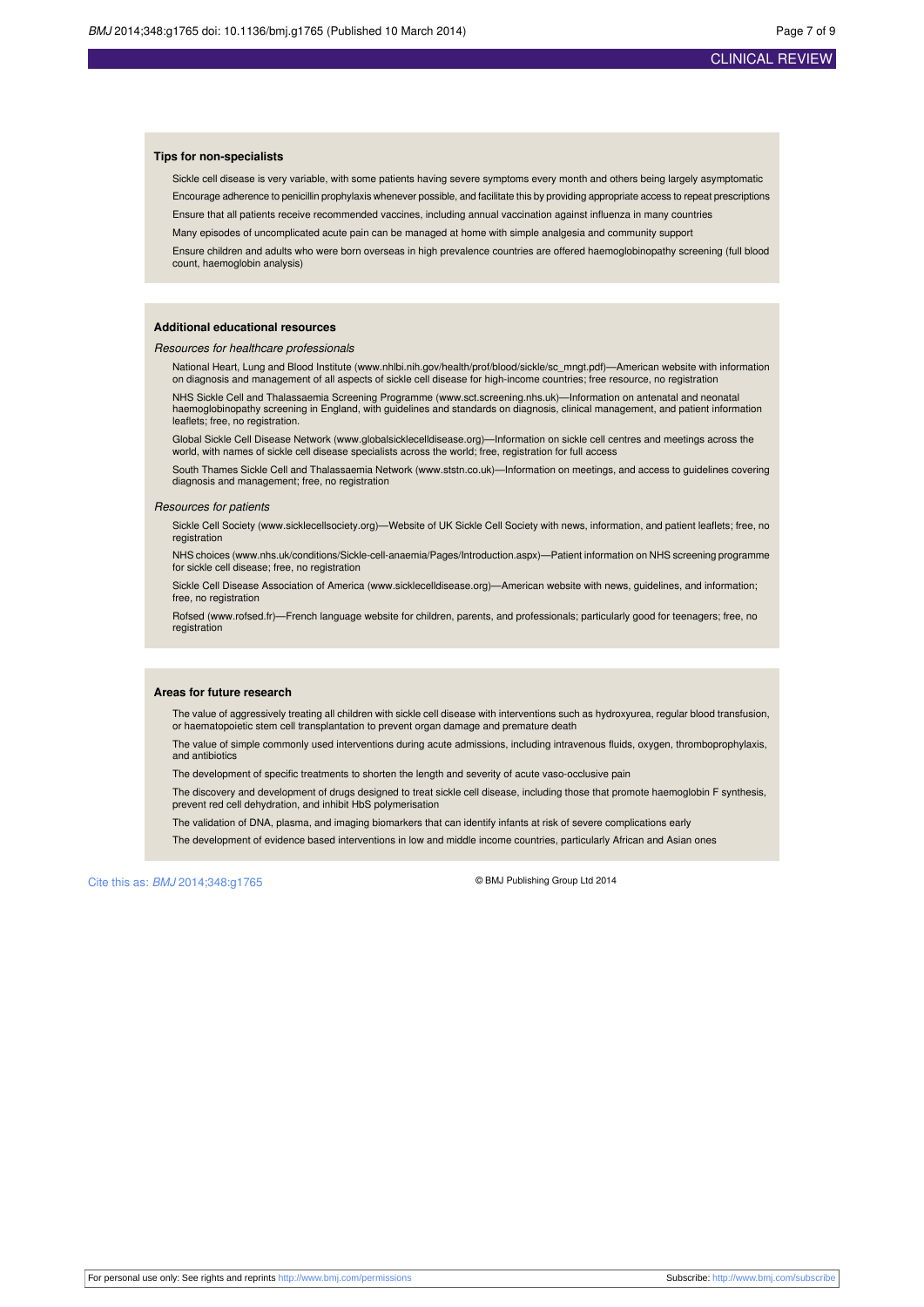## **Table**

<span id="page-7-0"></span>

| Table 1 Acute complications of sickle cell disease |
|----------------------------------------------------|
|----------------------------------------------------|

| <b>Complication</b>                           | <b>Features</b>                                                    | <b>Treatment</b>                                                                                          | Estimated incidence in SCA*                                                            |
|-----------------------------------------------|--------------------------------------------------------------------|-----------------------------------------------------------------------------------------------------------|----------------------------------------------------------------------------------------|
| Acute abdominal sickling<br>(girdle syndrome) | Severe pain, abdominal distension,<br>constipation                 | Analgesia, laxatives, intravenous fluids                                                                  | Fairly rare: 0.1 episode/patient year <sup>1015</sup>                                  |
| Cholecystitis                                 | Increased incidence of gallstones from<br>haemolysis               | Surgical management with transfusion before Common: 30-50% of patients by age 30 <sup>15</sup><br>surgery |                                                                                        |
| Fulminant priapism                            | Painful, unwanted erection lasting more<br>than two hours          | Analgesia, a adrenergic agonists, penile<br>aspiration and irrigation                                     | Common: 30% of men by age 30 <sup>4</sup>                                              |
| Macroscopic haematuria                        | Usually painless; associated with renal<br>papillary necrosis      | Conservative management with hydration;<br>transfusion as necessary                                       | Common: 20% adults at some point; also<br>common in sickle cell carriers <sup>36</sup> |
| Acute visual loss                             | Caused by proliferative retinopathy or<br>retinal artery occlusion | Urgent referral to ophthalmology. Possible<br>exchange transfusion                                        | Fairly rare: 1% of patients by age 30 <sup>40</sup>                                    |

\*SCA=sickle cell anaemia (HbSS disease).